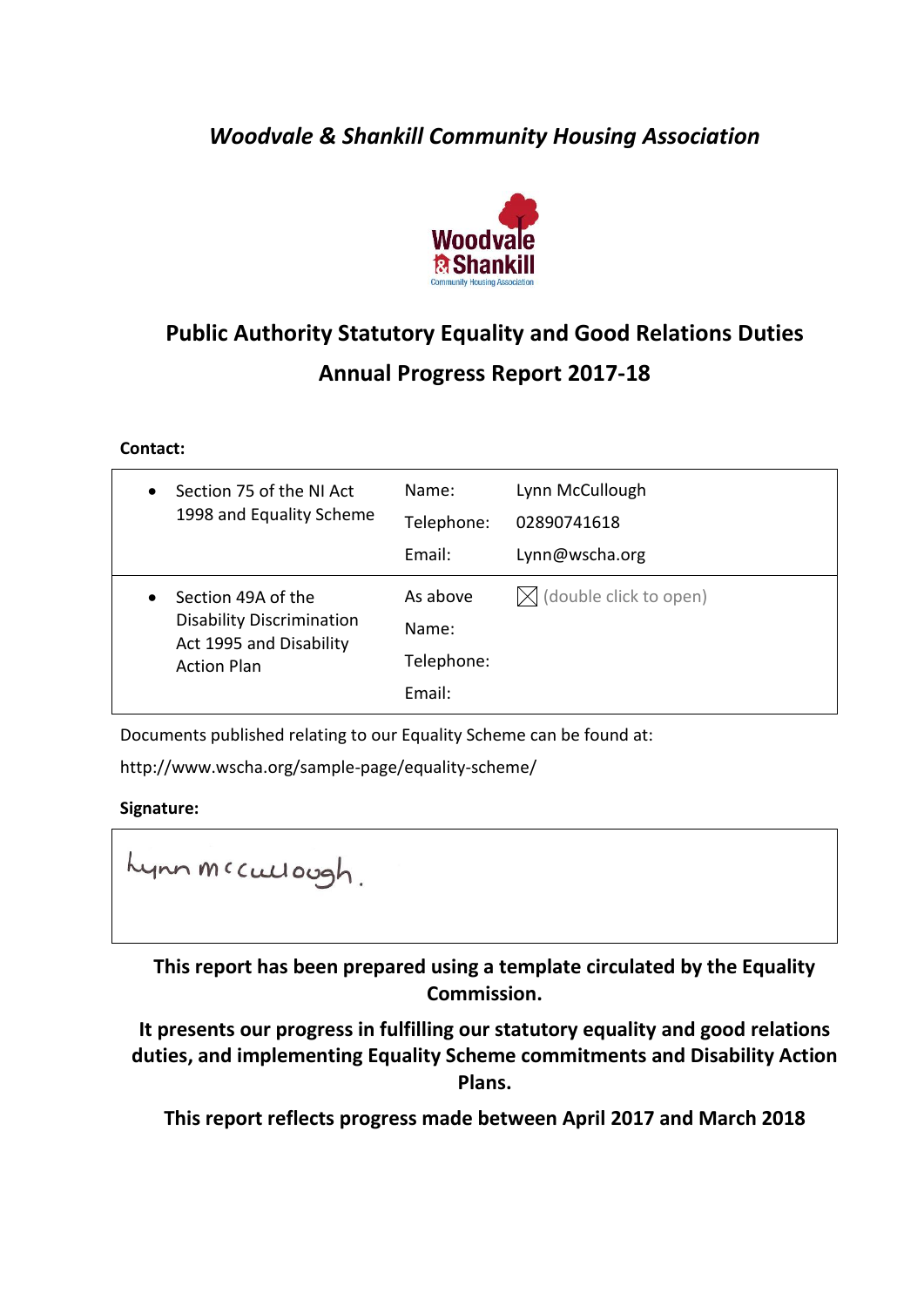### **PART A – Section 75 of the Northern Ireland Act 1998 and Equality Scheme**

### **Section 1: Equality and good relations outcomes, impacts and good practice**

**1** In 2017-18, please provide **examples** of key policy/service delivery developments made by the public authority in this reporting period to better promote equality of opportunity and good relations; and the outcomes and improvements achieved.

*Please relate these to the implementation of your statutory equality and good relations duties and Equality Scheme where appropriate.*

The Association is a community based housing association with 445 properties of which 105 are within sheltered schemes which provide secure housing primarily for tenants aged 55 years or over, over the past 12 months we have continue to offer tenancies to tenants under this age who have varying illnesses. These tenants have been successfully integrated into the community within the scheme resulting in a more diverse community. The association continues to promote its use of its text service and email facility to allow service users who may be hearing impaired for reporting repairs or who need to contact the Association for any other purpose. This range of communication method has been welcomed by all service users, the use of these have continued to increase over the past year.

During the reporting period the Association held a fun day, this was open to anyone wishing to attend.

The tenant's newsletter and the Associations website give details on how to obtain information in different formats.

All tenants who have used the repair service continue to receive a tenant satisfaction survey to complete.

All new tenants must enter in to a Good Neighbour Agreement.

The Association continues to offer community grants to local community groups to allow them to purchase equipment, fund competition entries etc.

Our diverse board is made up of members with varying abilities i.e. epilepsy, mobility issues, mental health.

Scheme supervisors continue to hold regular activities and outings, which all tenants are encouraged to attend.

We provide support and assist tenants during the migration to Universal Credit, and strive to ensure all tenants are aware on maximising their income by claiming any benefits they may be entitled to.

**2** Please provide examples of outcomes and/or the impact of equality action plans/ measures in 2017-18 (or append the plan with progress/examples identified).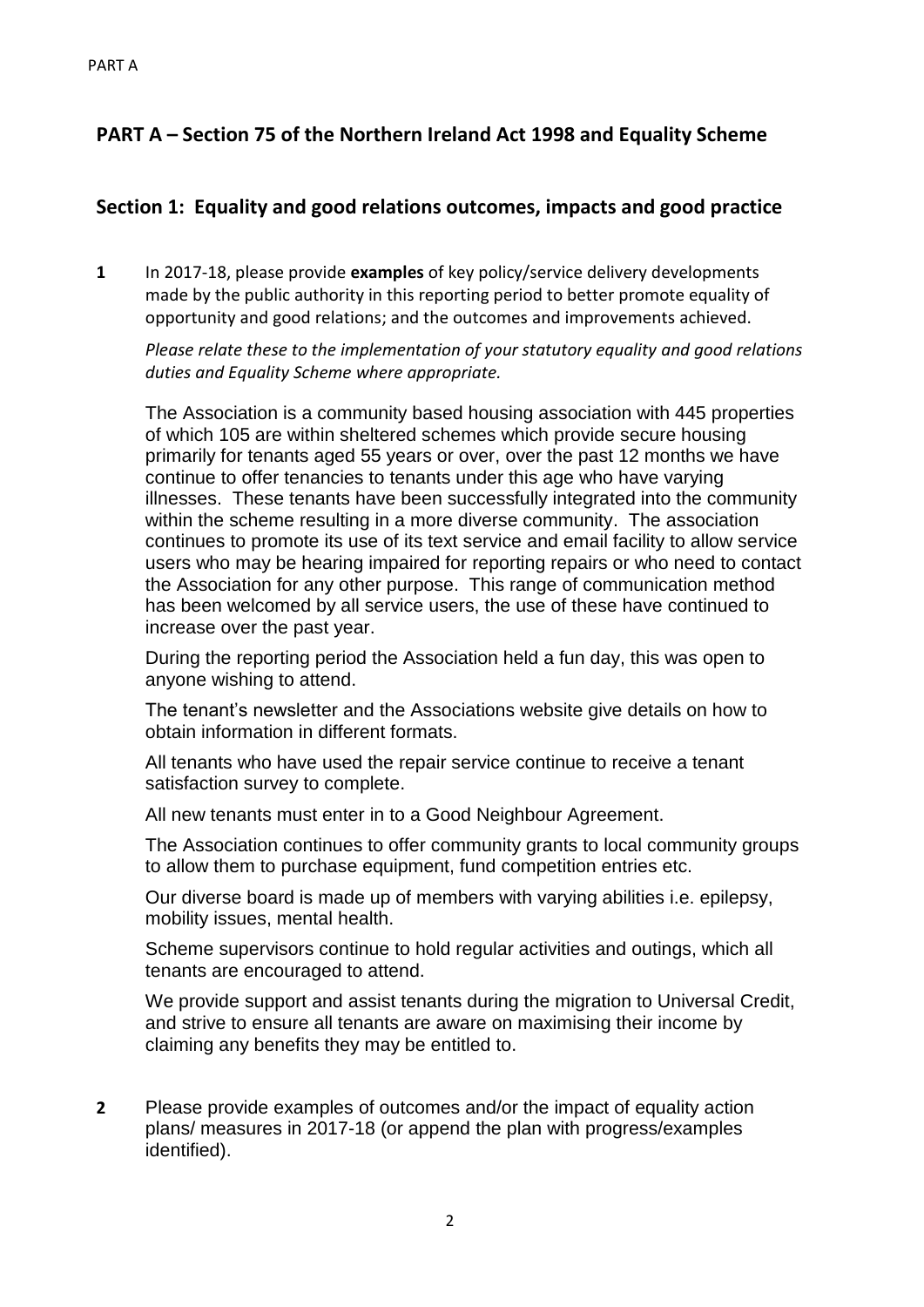Woodvale & Shankill Community Housing Association (WSCHA) staff attended various forums, public meetings and community safety meetings throughout 2017/2018.

The Northern Ireland Federation of Housing Associations is the umbrella body for 20 registered housing associations in Northern Ireland. Designated housing associations have participated in a joint approach coordinated by NIFHA throughout the development of equality schemes. Woodvale & Shankill Community Housing Association continues to seek support from NIFHA when required on matters relating to equality.

Woodvale & Shankill Community Housing Association is committed to:

- Acting fairly, honestly and openly
- Seeking to continuously improve our operating systems and value to our stakeholders
- To develop our employees, board members and tenant forum members
- Embraced the principles of equality and diversity in the workplace

WSCHA carried out 16 adaptations to properties throughout the reporting period to ensure tenancies could be sustained, these adaptations included installing grab rails, level access showers etc.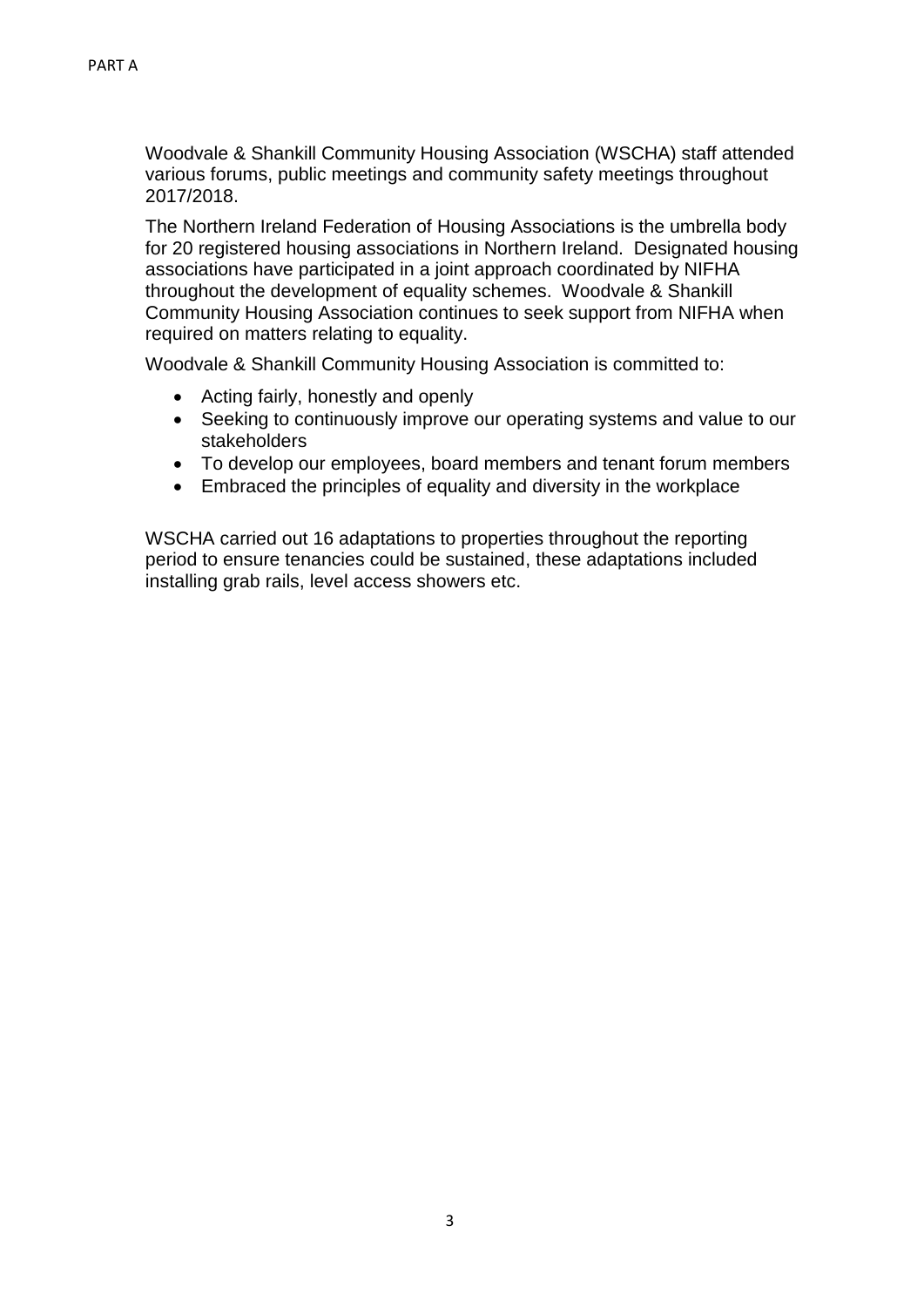**3** Has the **application of the Equality Scheme** commitments resulted in any **changes** to policy, practice, procedures and/or service delivery areas during the 2017-18 reporting period? *(tick one box only)*

Yes  $\Box$  No (go to Q.4)  $\Box$  Not applicable (go to Q.4)

Please provide any details and examples:

**3a** With regard to the change(s) made to policies, practices or procedures and/or service delivery areas, what **difference was made, or will be made, for individuals**, i.e. the impact on those according to Section 75 category?

Please provide any details and examples:

**3b** What aspect of the Equality Scheme prompted or led to the change(s)? *(tick all that apply)*



As a result of the organisation's screening of a policy *(please give details):*

As a result of what was identified through the EQIA and consultation exercise *(please give details):*

As a result of analysis from monitoring the impact *(please give details):*

As a result of changes to access to information and services *(please specify and give details)*:



 $\Box$ 

 $\Box$ 

Other *(please specify and give details)*: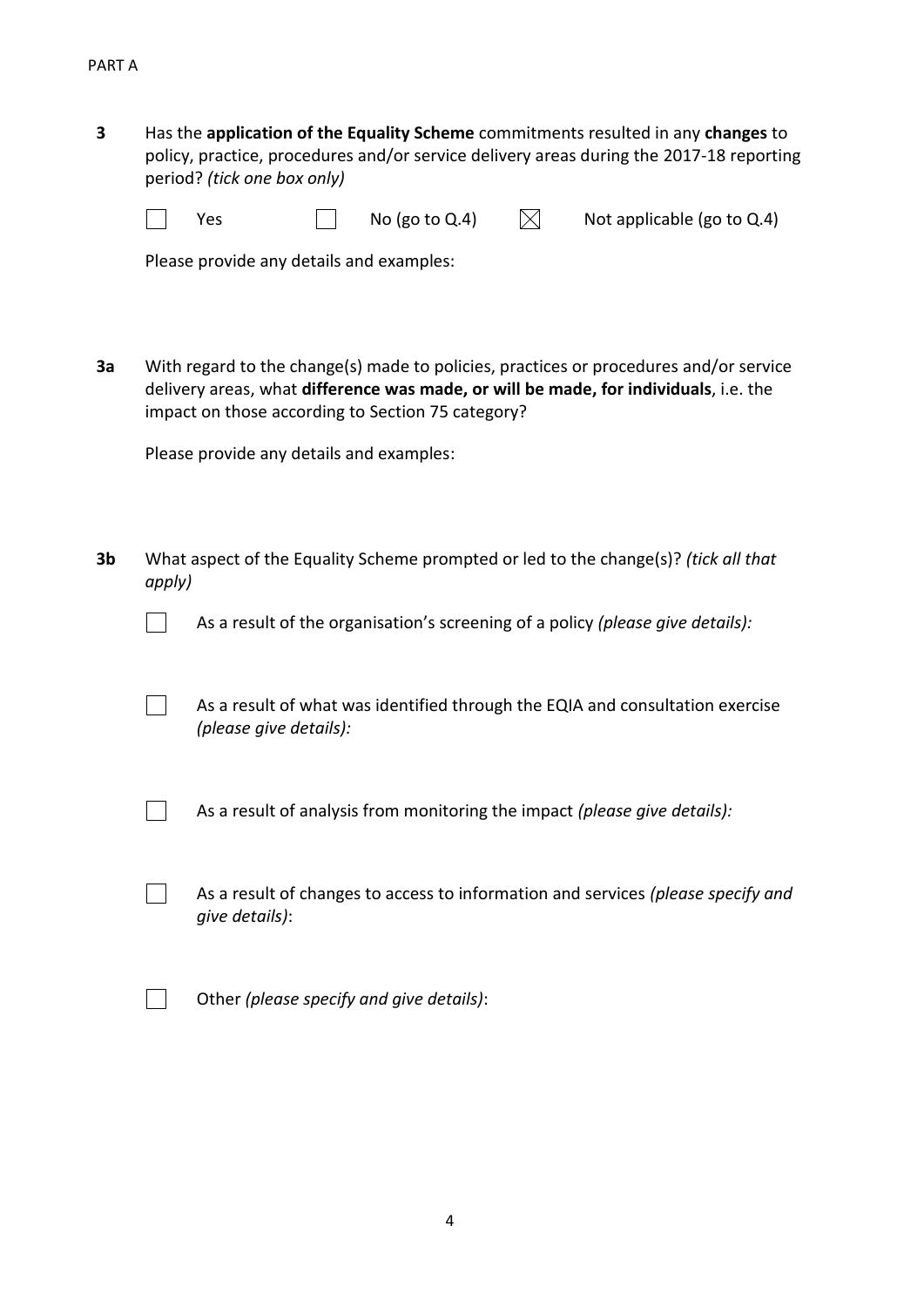### **Section 2: Progress on Equality Scheme commitments and action plans/measures**

#### **Arrangements for assessing compliance (Model Equality Scheme Chapter 2)**

- **4** Were the Section 75 statutory duties integrated within job descriptions during the 2017- 18 reporting period? *(tick one box only)*
	- Yes, organisation wide
	- | Pes, some departments/jobs
	- $\vert \ \vert$  No, this is not an Equality Scheme commitment
	- $\vert$  No, this is scheduled for later in the Equality Scheme, or has already been done
	- $\boxtimes$  Not applicable

Please provide any details and examples:

- **5** Were the Section 75 statutory duties integrated within performance plans during the 2017-18 reporting period? *(tick one box only)*
	- Yes, organisation wide
	- Yes, some departments/jobs
	- $\vert \ \vert$  No, this is not an Equality Scheme commitment
	- No, this is scheduled for later in the Equality Scheme, or has already been done
	- $\boxtimes$  Not applicable

Please provide any details and examples:

In the 2017-18 reporting period were **objectives/ targets/ performance measures** relating to the Section 75 statutory duties **integrated** into corporate plans, strategic planning and/or operational business plans? *(tick all that apply)*



Yes, through the work to prepare or develop the new corporate plan



 $\Box$  Yes, through organisation wide annual business planning



 $\boxtimes$  Yes, in some departments/jobs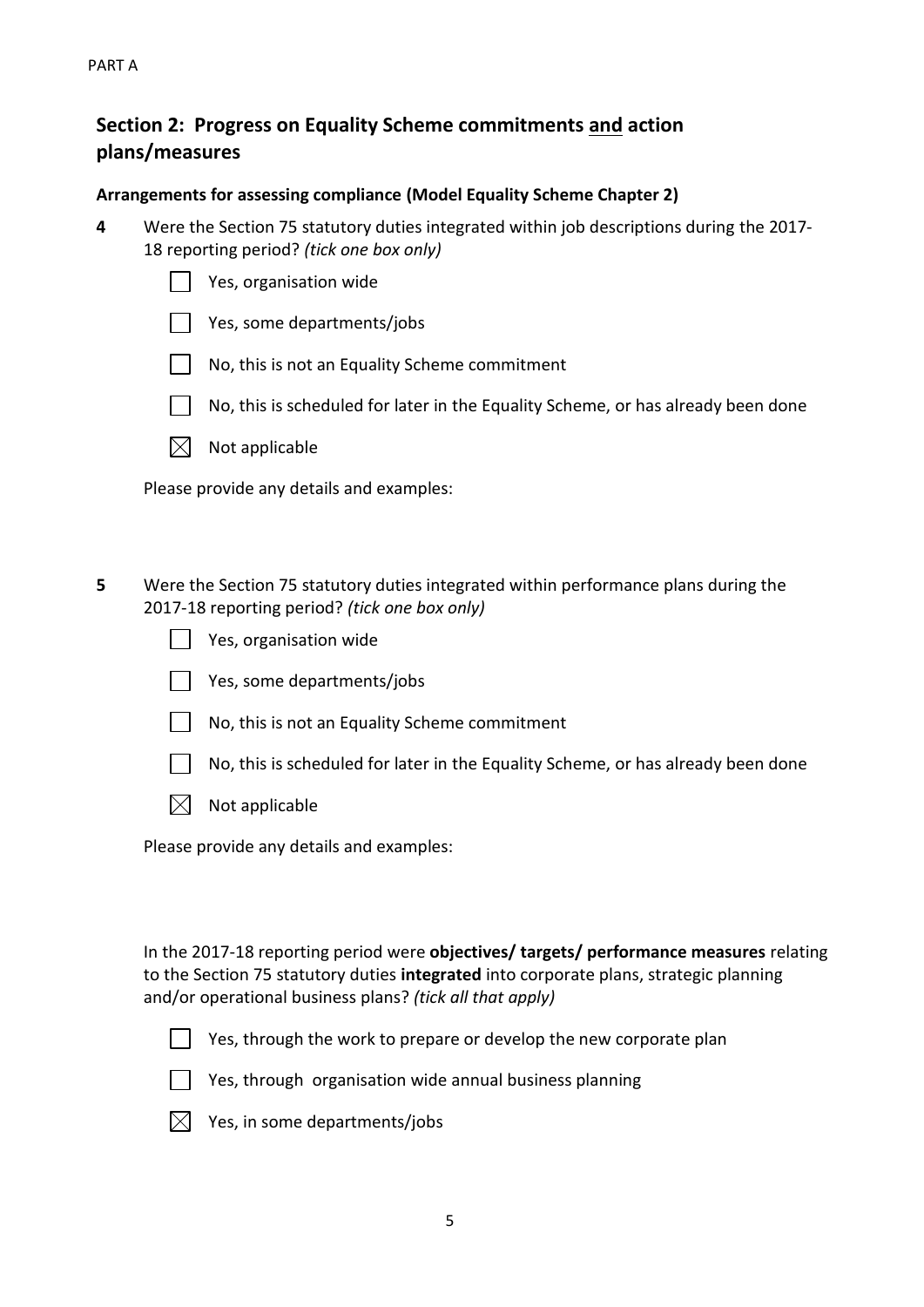No, these are already mainstreamed through the organisation's ongoing corporate plan



No, the organisation's planning cycle does not coincide with this 2017-18 report

Not applicable

Please provide any details and examples:

All tenants who have adaptation work carried out on their homes are surveyed and their comments recorded on the quality of workmanship, speed of the process and their satisfaction with the outcome and the positive impact the adaptation has made to their lives and to enabling them to remain in the home the work was carried out on. During the reporting period 18 adaptations were carried out. Cost of adaptations is not currently covered by grant funding, all costs are met by WSCHA.

The Association continually reviews our tenant handbook to ensure it is user friendly.

All tenants/service users are treated equally in the provision of services.

#### **Equality action plans/measures**

**7** Within the 2017-18 reporting period, please indicate the **number** of:



Please provide any details and examples (*in addition to question 2*):

**8** Please give details of changes or amendments made to the equality action plan/measures during the 2017-18 reporting period *(points not identified in an appended plan)*:

N/A

**9** In reviewing progress on the equality action plan/action measures during the 2017-18 reporting period, the following have been identified: *(tick all that apply)*

Continuing action(s), to progress the next stage addressing the known inequality



 $\parallel$  Action(s) to address the known inequality in a different way



 $\boxtimes$  Action(s) to address newly identified inequalities/recently prioritised inequalities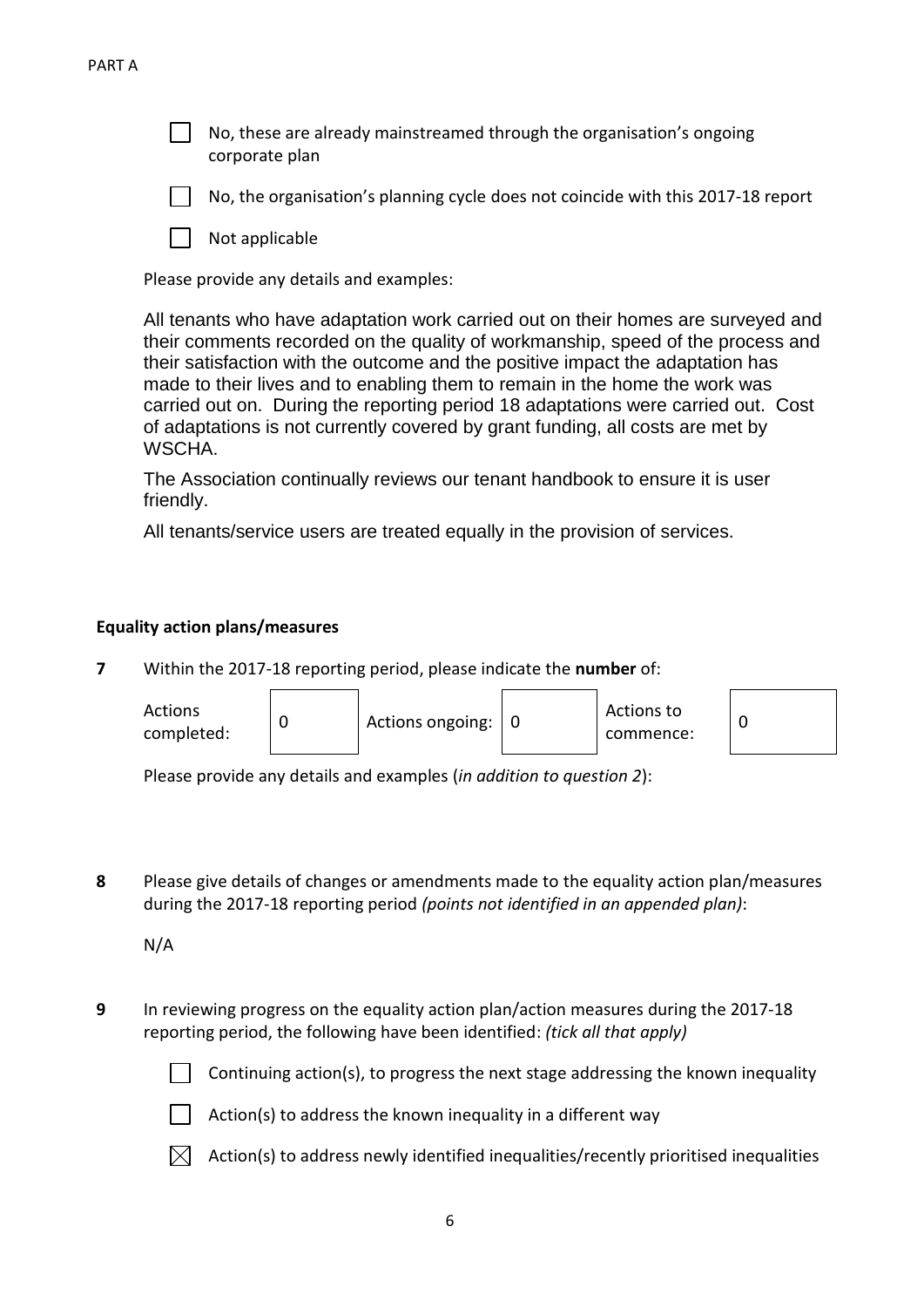

Measures to address a prioritised inequality have been completed

### **Arrangements for consulting (Model Equality Scheme Chapter 3)**

**10** Following the initial notification of consultations, a targeted approach was taken – and consultation with those for whom the issue was of particular relevance: *(tick one box only)*



All the time  $\Box$  Sometimes  $\boxtimes$  Never

**11** Please provide any **details and examples of good practice** in consultation during the 2017-18 reporting period, on matters relevant (e.g. the development of a policy that has been screened in) to the need to promote equality of opportunity and/or the desirability of promoting good relations:

All new tenants are given information on:

- Welfare Reform
- Fire Safety
- Smoke Alarms
- Information on additional support services

For prospective tenants we carry out a benefit check.

We proactively encourage all tenants to keep us informed of any changes to their health and wellbeing that may affect their tenancy and we ensure we update our IT systems accordingly so that any decisions regarding their tenancy are appropriate to their needs.

WSCHA encourage tenants through our newsletter to become active members of our tenants' forum, as this gives them the opportunity to participate in the Associations development, all tenants are encouraged to participate in surveys regarding cyclical maintenance.

The tenant's forum continues to hold meetings 4 times a year, at which all tenants are encouraged to support.

The Association continues to maintain contact with community groups within the local area and attends meetings to aid involvement and participation as much as possible.

The Association is committed to furthering tenant participation within the Housing Association.

The website is continually updated with updates for tenants, news within the association, job advertisements and documents relating to the associations business areas. The website has the option for visitors to increase font size, adjust contrast and change font and background colour.

The Association works jointly with NIFHA on formal consultations, this work has proved invaluable in terms of consistency and making consultation meaningful for not only this Association but the housing sector in general.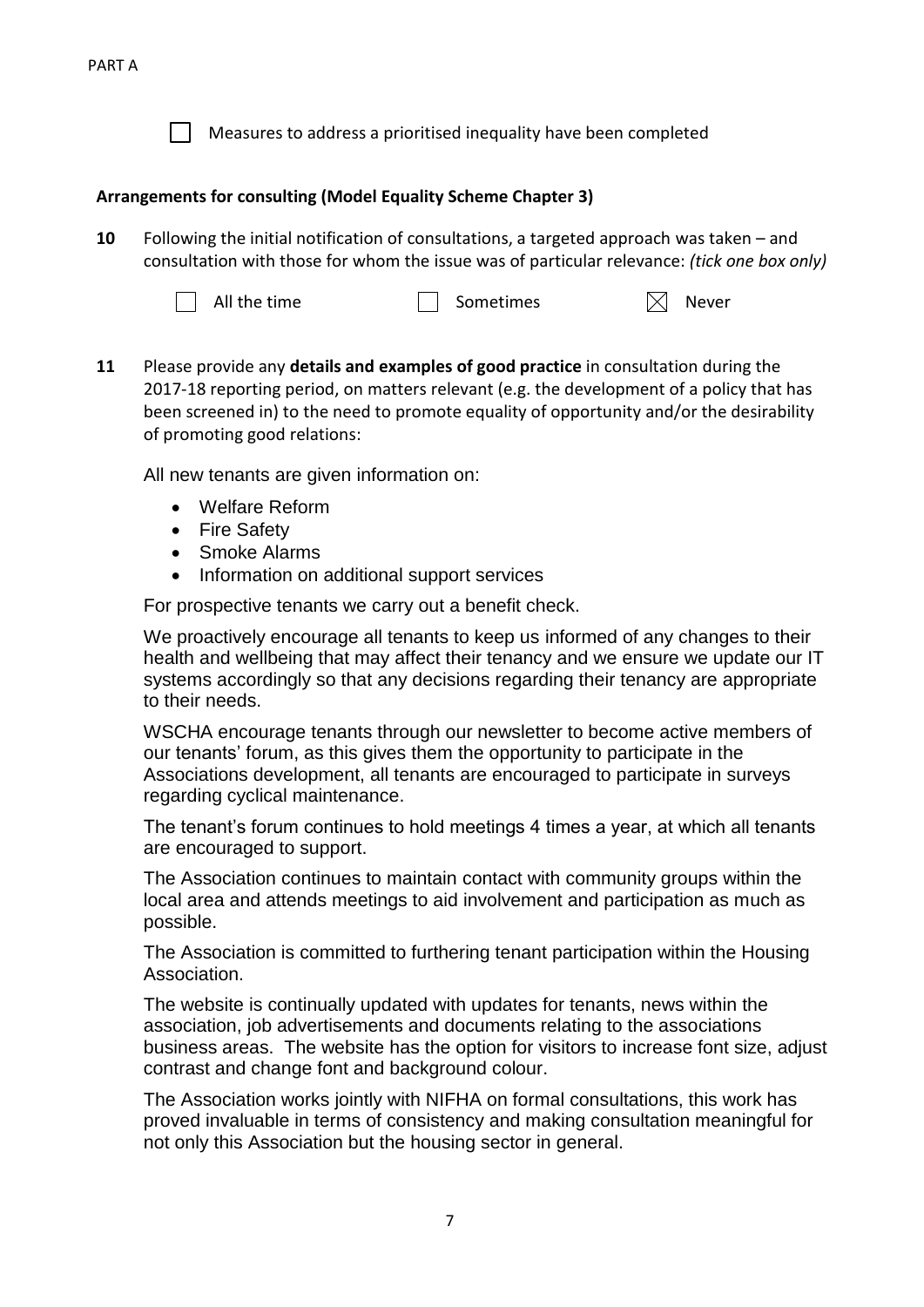**12** In the 2017-18 reporting period, given the consultation methods offered, which consultation methods were **most frequently used by consultees**: *(tick all that apply)*

| Face to face meetings                                                                                          |
|----------------------------------------------------------------------------------------------------------------|
| Focus groups                                                                                                   |
| Written documents with the opportunity to comment in writing                                                   |
| Questionnaires                                                                                                 |
| Information/notification by email with an opportunity to opt in/out of the<br>consultation                     |
| Internet discussions                                                                                           |
| Telephone consultations                                                                                        |
| Other (please specify):                                                                                        |
| dos a a constitución de la diferencia de la constitución de la conflictación en la constitución de la constitu |

Please provide any details or examples of the uptake of these methods of consultation in relation to the consultees' membership of particular Section 75 categories:

Face to face meetings – delivery of our planned maintenance schemes, housing support services, etc.

Written documents - delivery of our planned maintenance schemes, support services, etc.

Telephone consultations – various initiatives throughout the year.

**13** Were any awareness-raising activities for consultees undertaken, on the commitments in the Equality Scheme, during the 2017-18 reporting period? *(tick one box only)*

| res |  |  |
|-----|--|--|
|     |  |  |

Yes  $\Box$  No  $\boxtimes$  Not applicable

Please provide any details and examples:

**14** Was the consultation list reviewed during the 2017-18 reporting period? *(tick one box only)*

|--|--|

No  $\bowtie$  Not applicable – no commitment to review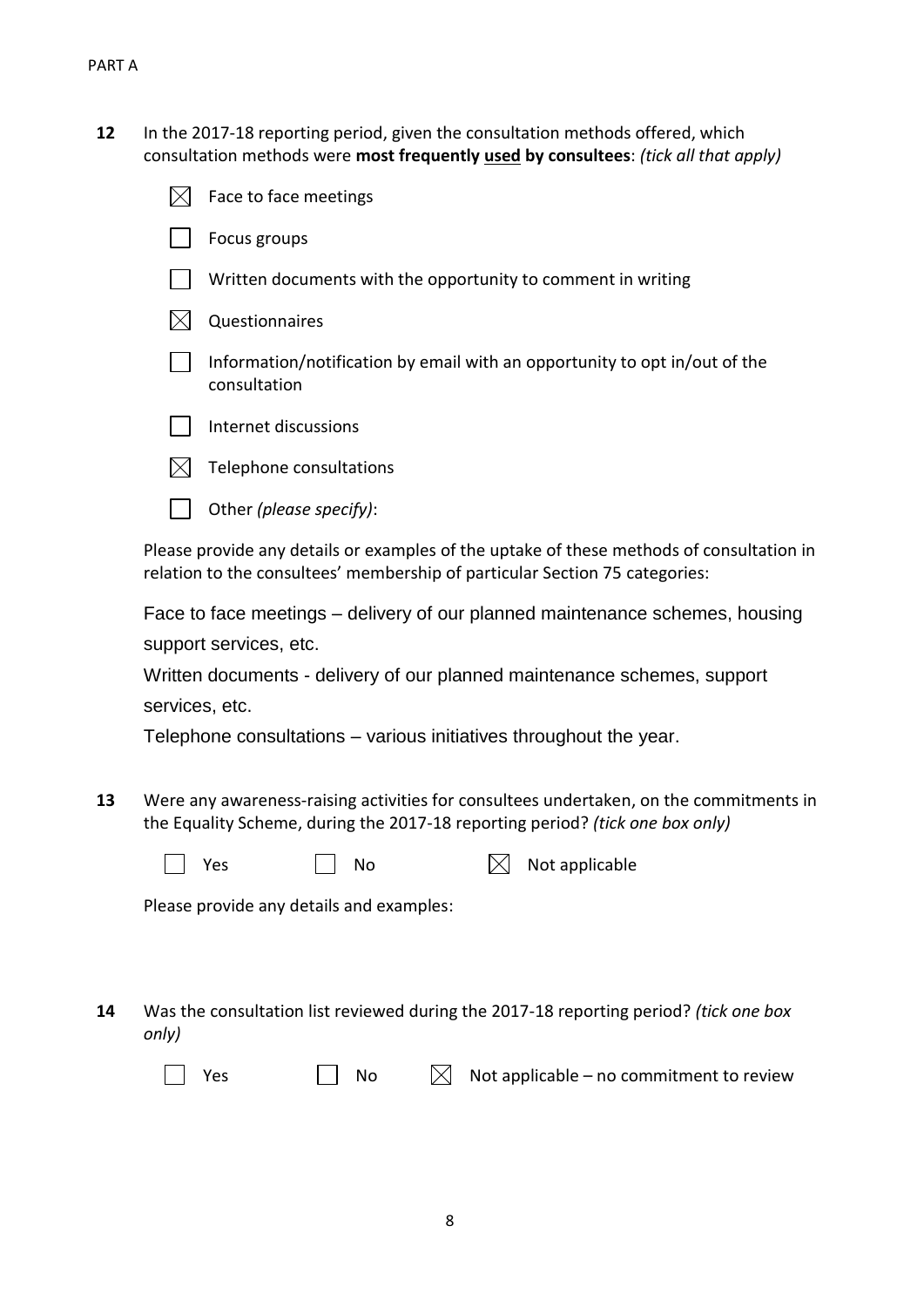9

PART A

### **Arrangements for assessing and consulting on the likely impact of policies (Model Equality Scheme Chapter 4)**

[Insert link to any web pages where screening templates and/or other reports associated with Equality Scheme commitments are published]

**15** Please provide the **number** of policies screened during the year (*as recorded in screening reports*):



**16** Please provide the **number of assessments** that were consulted upon during 2017-18:

| Policy consultations conducted with screening assessment presented.                    |
|----------------------------------------------------------------------------------------|
| Policy consultations conducted with an equality impact assessment (EQIA)<br>presented. |
| Consultations for an EQIA alone.                                                       |

**17** Please provide details of the **main consultations** conducted on an assessment (as described above) or other matters relevant to the Section 75 duties:

N/A

**18** Were any screening decisions (or equivalent initial assessments of relevance) reviewed following concerns raised by consultees? *(tick one box only)*

| Yes | No concerns were | No | Not        |
|-----|------------------|----|------------|
|     | raised           |    | applicable |

Please provide any details and examples:

### **Arrangements for publishing the results of assessments (Model Equality Scheme Chapter 4)**

**19** Following decisions on a policy, were the results of any EQIAs published during the 2017- 18 reporting period? *(tick one box only)*

| $\Box$ No<br>Yes | $\boxtimes$ Not applicable |
|------------------|----------------------------|
|------------------|----------------------------|

Please provide any details and examples: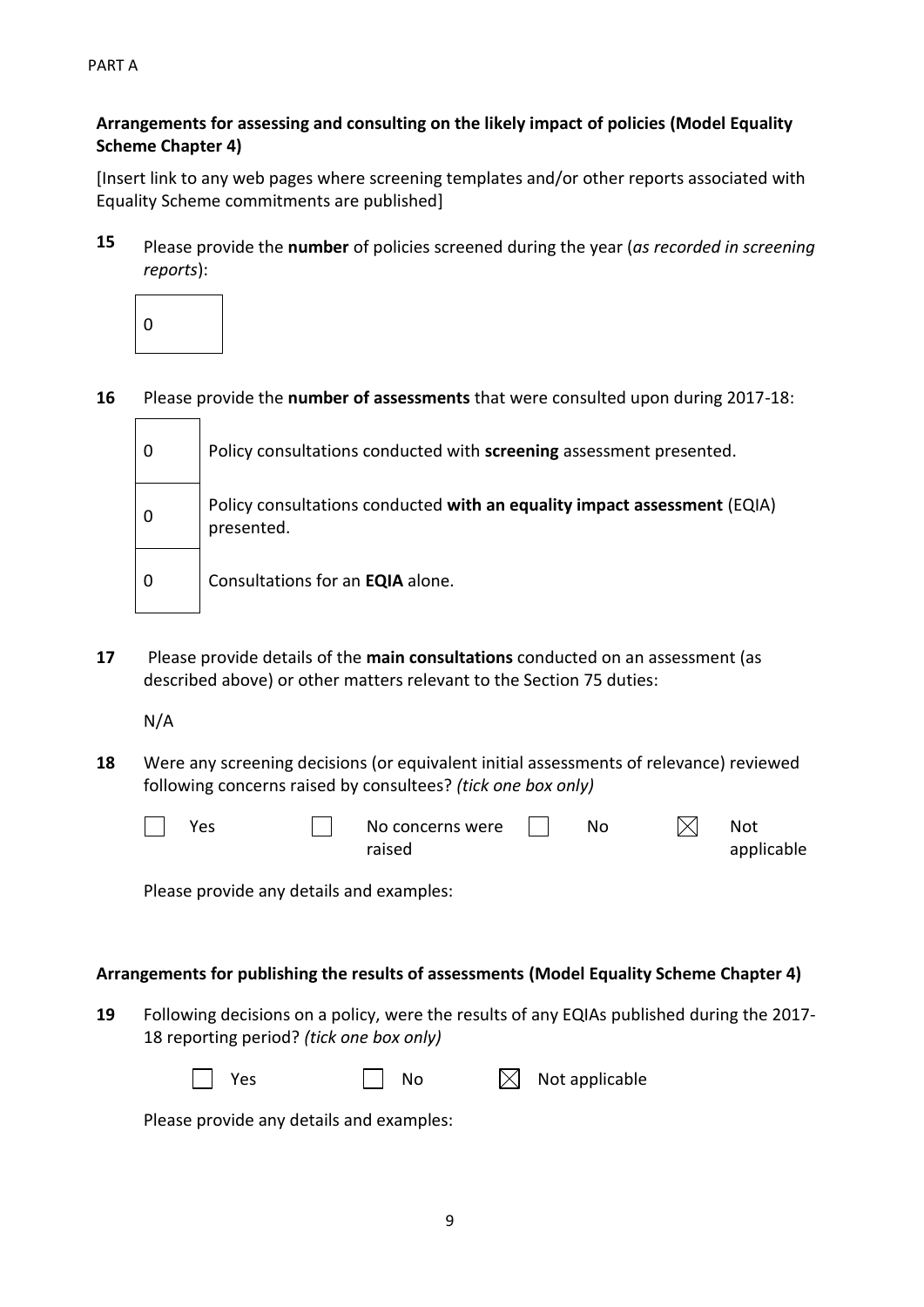PART A

 $\mathbf{L}$ 

### **Arrangements for monitoring and publishing the results of monitoring (Model Equality Scheme Chapter 4)**

- **20** From the Equality Scheme monitoring arrangements, was there an audit of existing information systems during the 2017-18 reporting period? *(tick one box only)*
	- $\boxtimes$  No, scheduled to take place at a later date Not applicable Please provide any details:

Yes No, already taken place

**21** In analysing monitoring information gathered, was any action taken to change/review any policies? *(tick one box only)*

Please provide any details and examples:

**22** Please provide any details or examples of where the monitoring of policies, during the 2017-18 reporting period, has shown changes to differential/adverse impacts previously assessed:

N/A

**23** Please provide any details or examples of monitoring that has contributed to the availability of equality and good relations information/data for service delivery planning or policy development:

N/A

### **Staff Training (Model Equality Scheme Chapter 5)**

**24** Please report on the activities from the training plan/programme (section 5.4 of the Model Equality Scheme) undertaken during 2017-18, and the extent to which they met the training objectives in the Equality Scheme.

N/A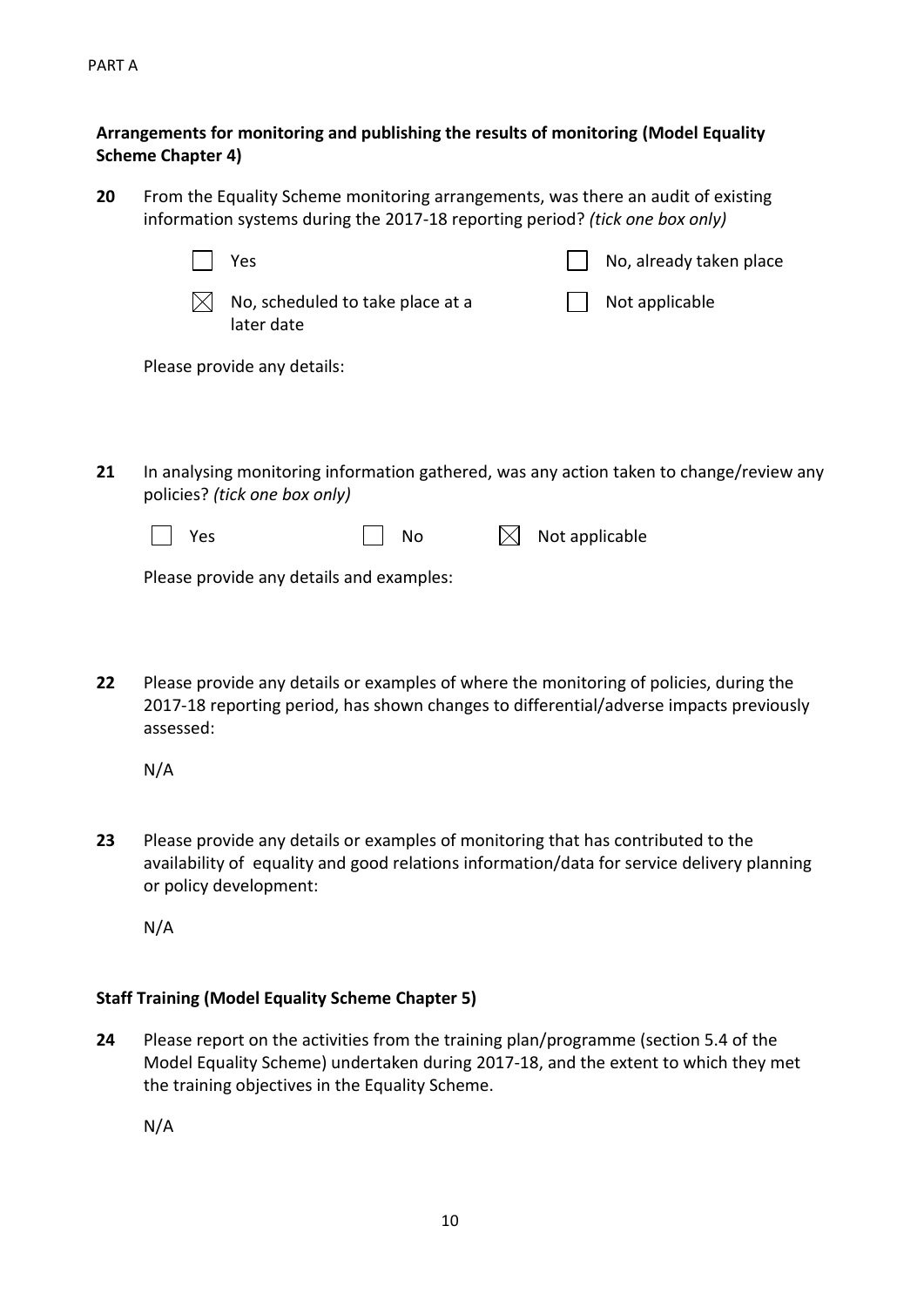**25** Please provide any examples of relevant training shown to have worked well, in that participants have achieved the necessary skills and knowledge to achieve the stated objectives:

N/A

#### **Public Access to Information and Services (Model Equality Scheme Chapter 6)**

**26** Please list **any examples** of where monitoring during 2017-18, across all functions, has resulted in action and improvement in relation **to access to information and services**:

N/A

#### **Complaints (Model Equality Scheme Chapter 8)**

**27** How many complaints **in relation to the Equality Scheme** have been received during 2017-18?

Insert number here:

|--|

Please provide any details of each complaint raised and outcome:

### **Section 3: Looking Forward**

- **28** Please indicate when the Equality Scheme is due for review:
- **29** Are there areas of the Equality Scheme arrangements (screening/consultation/training) your organisation anticipates will be focused upon in the next reporting period? *(please provide details)*

Further staff training to ensure all staff to become fully aware of all aspects of section 75 of the Northern Ireland Act 1998.

The association is currently renovating our offices to ensure we continue to enable all tenants/service users to avail of our services, and to meet staff needs.

**30** In relation to the advice and services that the Commission offers, what **equality and good relations priorities** are anticipated over the next (2017-18) reporting period? *(please tick any that apply)*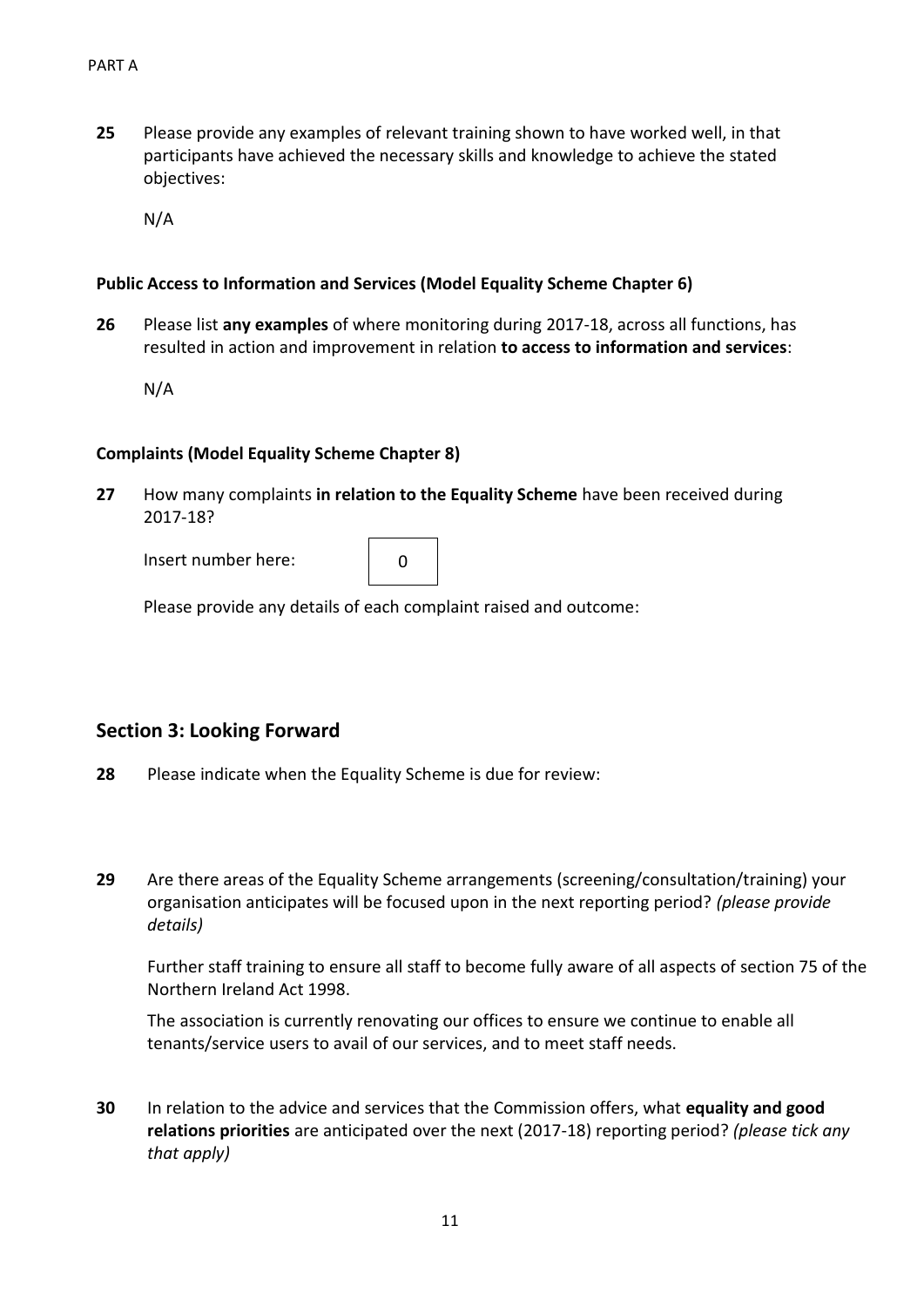Employment  $\overline{\phantom{a}}$ 

Г

- Goods, facilities and services  $\Box$
- Legislative changes  $\Box$
- $\Box$ Organisational changes/ new functions
- $\boxtimes$  Nothing specific, more of the same
- Other (please state):  $\Box$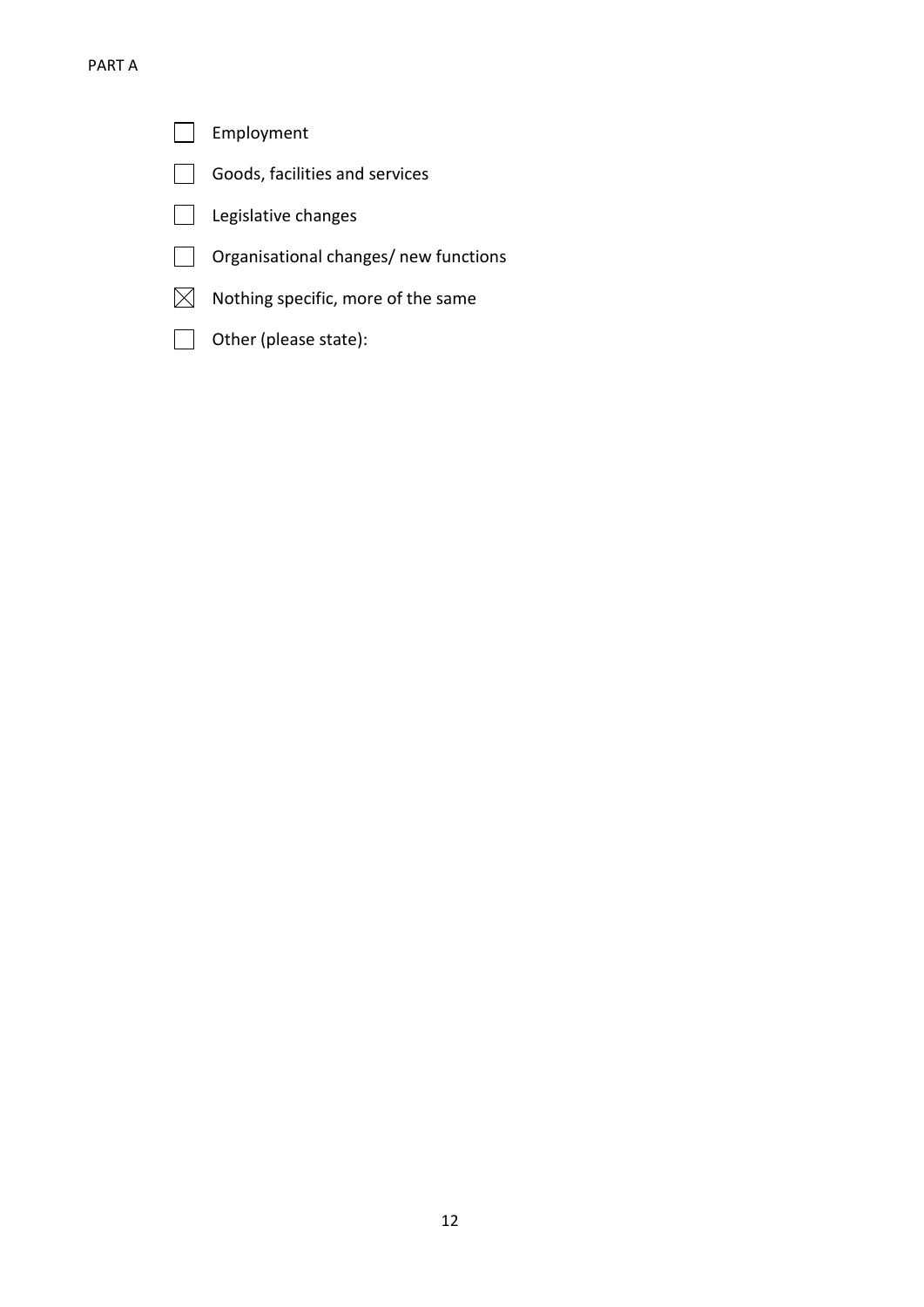### **PART B - Section 49A of the Disability Discrimination Act 1995 (as amended) and Disability Action Plans**



2. Please outline below details on all **actions that have been fully achieved** in the reporting period.

2 (a) Please highlight what **public life measures** have been achieved to encourage disabled people to participate in public life at National, Regional and Local levels:

| Level                  | <b>Public Life Action Measures</b>                                                                     | Outputs                                                                                                                                                                                       | Outcomes / Impact <sup>ii</sup>                                                                                                                                                        |
|------------------------|--------------------------------------------------------------------------------------------------------|-----------------------------------------------------------------------------------------------------------------------------------------------------------------------------------------------|----------------------------------------------------------------------------------------------------------------------------------------------------------------------------------------|
| Nationaliii            |                                                                                                        |                                                                                                                                                                                               |                                                                                                                                                                                        |
| Regional <sup>iv</sup> |                                                                                                        |                                                                                                                                                                                               |                                                                                                                                                                                        |
| Local <sup>v</sup>     | <b>Community Consultation on ongoing</b><br>cyclical maintenance<br>Face to face meetings with tenants | 3 consultations per phase of<br>scheme<br>Staff members continue to<br>hold one on one<br>meetings/home visits with<br>tenants/prospective tenants<br>who are unable to attend our<br>offices | Tenant input into design/layout of<br>improvement works<br>Has encouraged more tenant<br>participation, better communication<br>with tenants and has increased<br>tenant satisfaction. |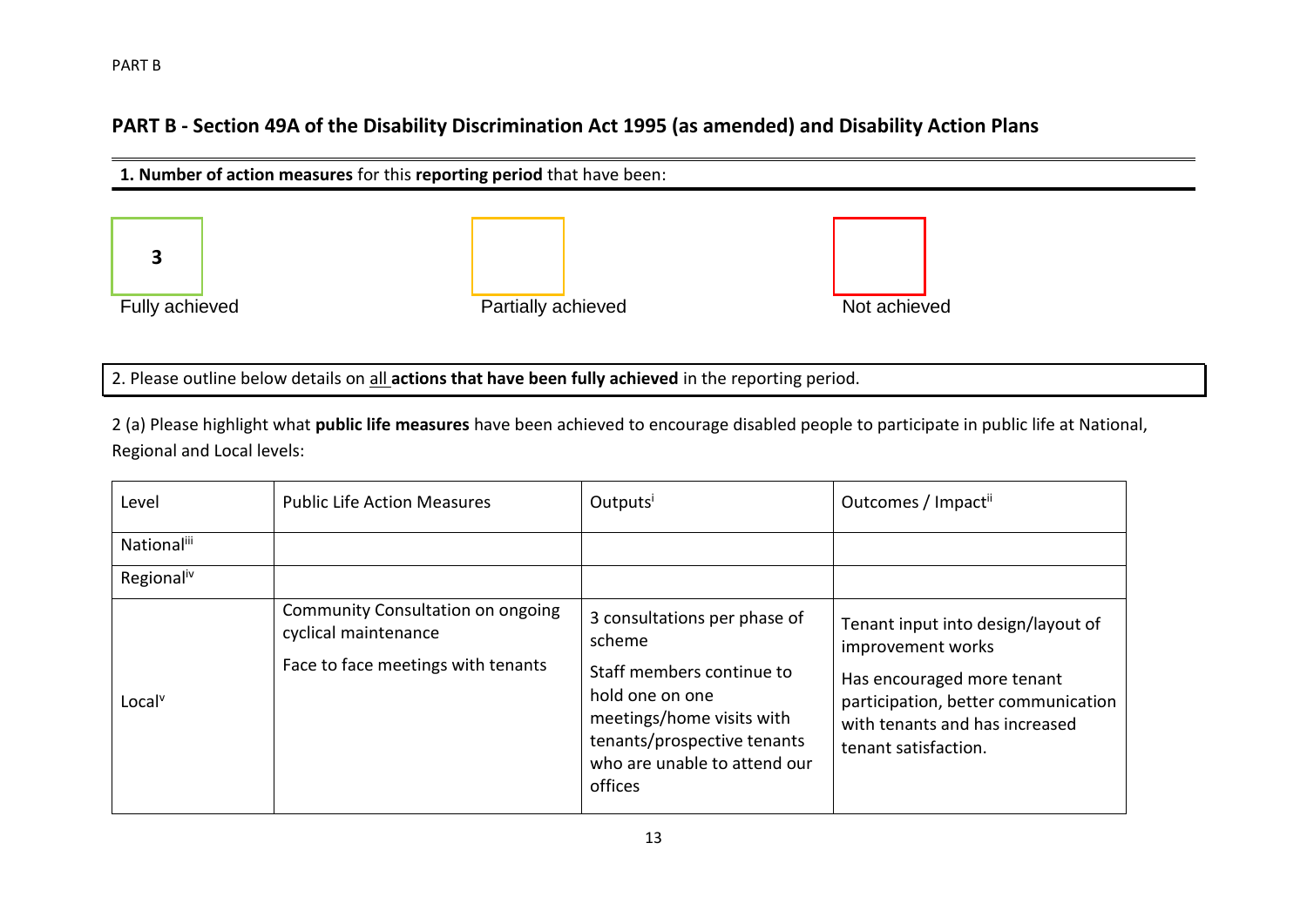| <b>Tenant Board Member</b> | Contribution to policy making and |
|----------------------------|-----------------------------------|
|                            | day to day running of Association |

### 2(b) What **training action measures** were achieved in this reporting period?

| <b>Training Action Measures</b> | Outputs | Outcome / Impact |
|---------------------------------|---------|------------------|
|                                 |         |                  |
|                                 |         |                  |
|                                 |         |                  |

### 2(c) What Positive attitudes **action measures** in the area of **Communications** were achieved in this reporting period?

| <b>Communications Action</b><br><b>Measures</b>                                                       | Outputs                                                                                                  | Outcome / Impact                                                                        |
|-------------------------------------------------------------------------------------------------------|----------------------------------------------------------------------------------------------------------|-----------------------------------------------------------------------------------------|
| All tenants and staff are<br>proactively encouraged to<br>submit articles to our tenant<br>newsletter |                                                                                                          | Increase awareness of WSCHA activities among<br>staff and tenants                       |
| Advise tenants on potential<br>impact of welfare reform                                               | 2 staff members attended information<br>sessions/training on Welfare Reform &<br><b>Universal Credit</b> | Increase tenant awareness of financial impacts of<br><b>WR</b>                          |
| <b>Diverse Communication</b><br>methods                                                               | Social media now used alongside<br>traditional methods of communications                                 | More of our tenants are now using smart phone<br>technology for communicating regularly |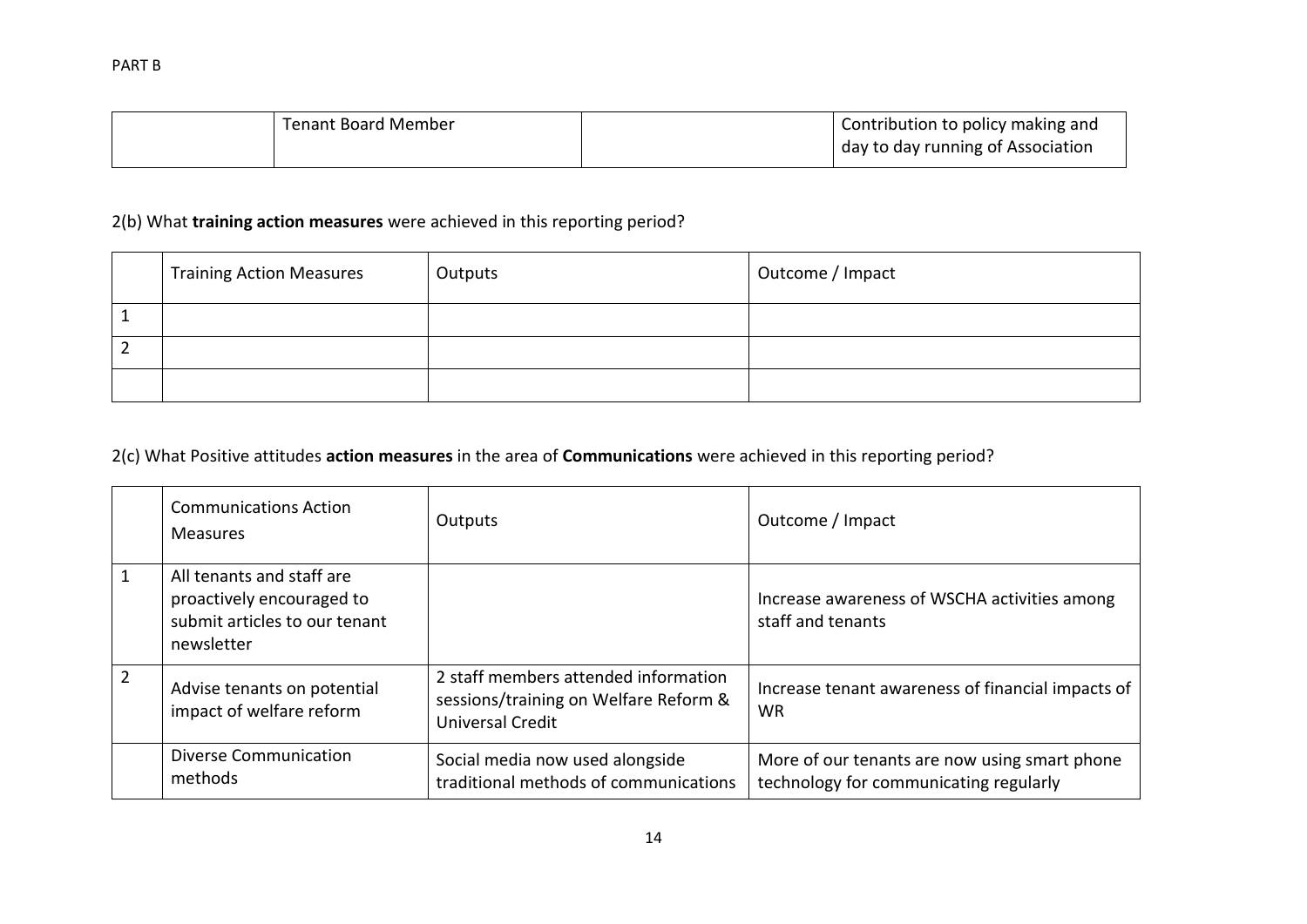|  | to ensure a wider range of tenants are | alongside traditional methods for those who |
|--|----------------------------------------|---------------------------------------------|
|  | kept informed.                         | prefer them                                 |

2 (d) What action measures were achieved to '**encourage others'** to promote the two duties:

| <sup>1</sup> Encourage others Action<br>Measures | Outputs | Outcome / Impact |
|--------------------------------------------------|---------|------------------|
|                                                  |         |                  |
|                                                  |         |                  |
|                                                  |         |                  |

2 (e) Please outline **any additional action measures** that were fully achieved other than those listed in the tables above:

| Action Measures fully implemented (other<br>than Training and specific public life<br>measures) | Outputs | Outcomes / Impact |
|-------------------------------------------------------------------------------------------------|---------|-------------------|
|                                                                                                 |         |                   |
|                                                                                                 |         |                   |
|                                                                                                 |         |                   |

| 3. Please outline what action measures have been partly achieved as follows: |                                                                                                             |  |  |  |  |  |
|------------------------------------------------------------------------------|-------------------------------------------------------------------------------------------------------------|--|--|--|--|--|
|                                                                              | Action Measures partly achieved<br>Reasons not fully achieved<br>Milestonesvi / Outputs<br>Outcomes/Impacts |  |  |  |  |  |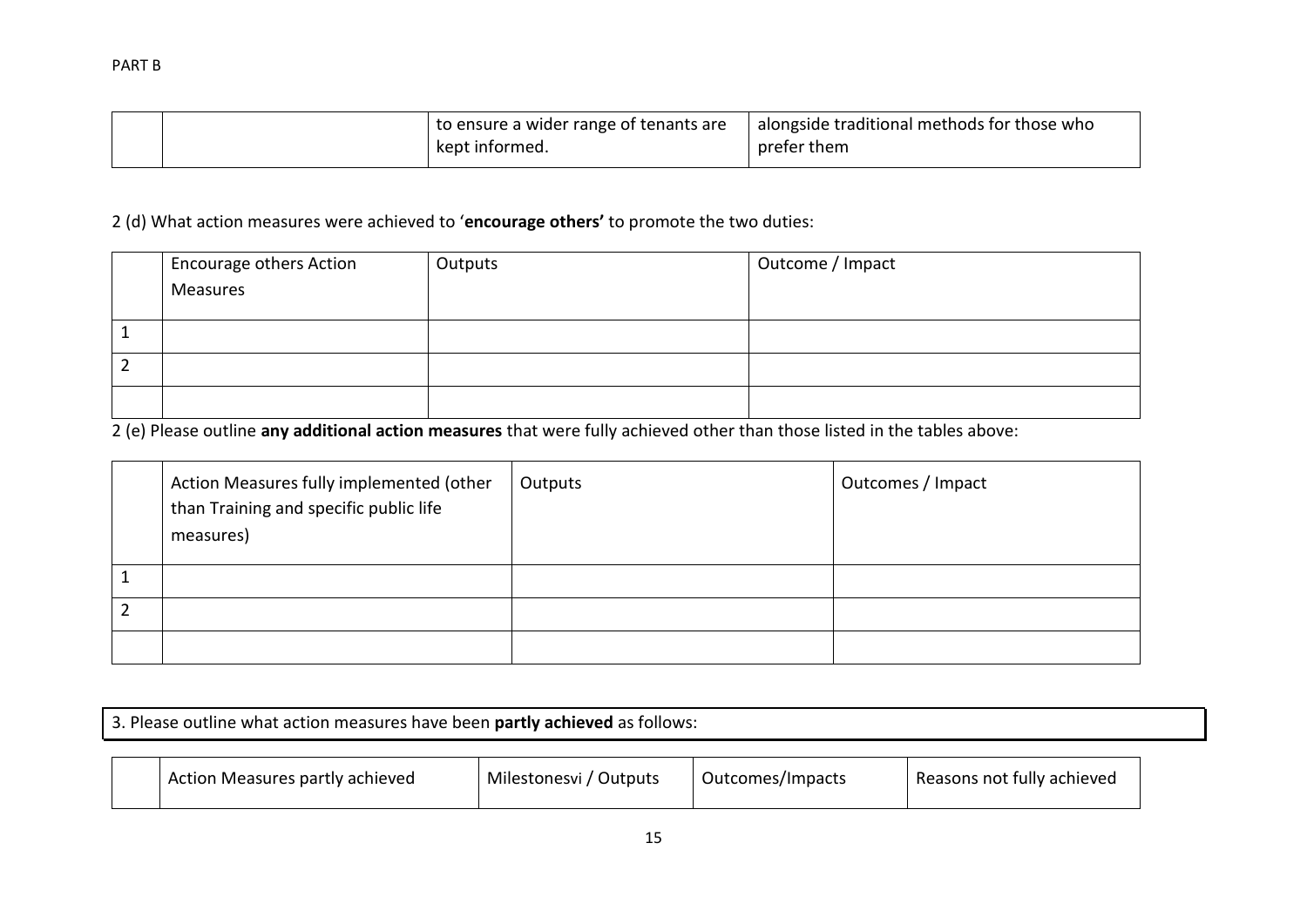#### 4. Please outline what action measures **have not been achieved** and the reasons why.

| Action Measures not met | Reasons |
|-------------------------|---------|
|                         |         |
|                         |         |
|                         |         |

5. What **monitoring tools** have been put in place to evaluate the degree to which actions have been effective / develop new opportunities for action?

#### (a) Qualitative

Tenant surveys are carried out upon completion of response maintenance, cyclical maintenance and adaptations.

Post tenancy interviews are carried out at 6 weeks post tenancy and 1 year post tenancy to help identify any issues the tenant may face and to help sustain tenancies.

Staff participate in annual appraisal process.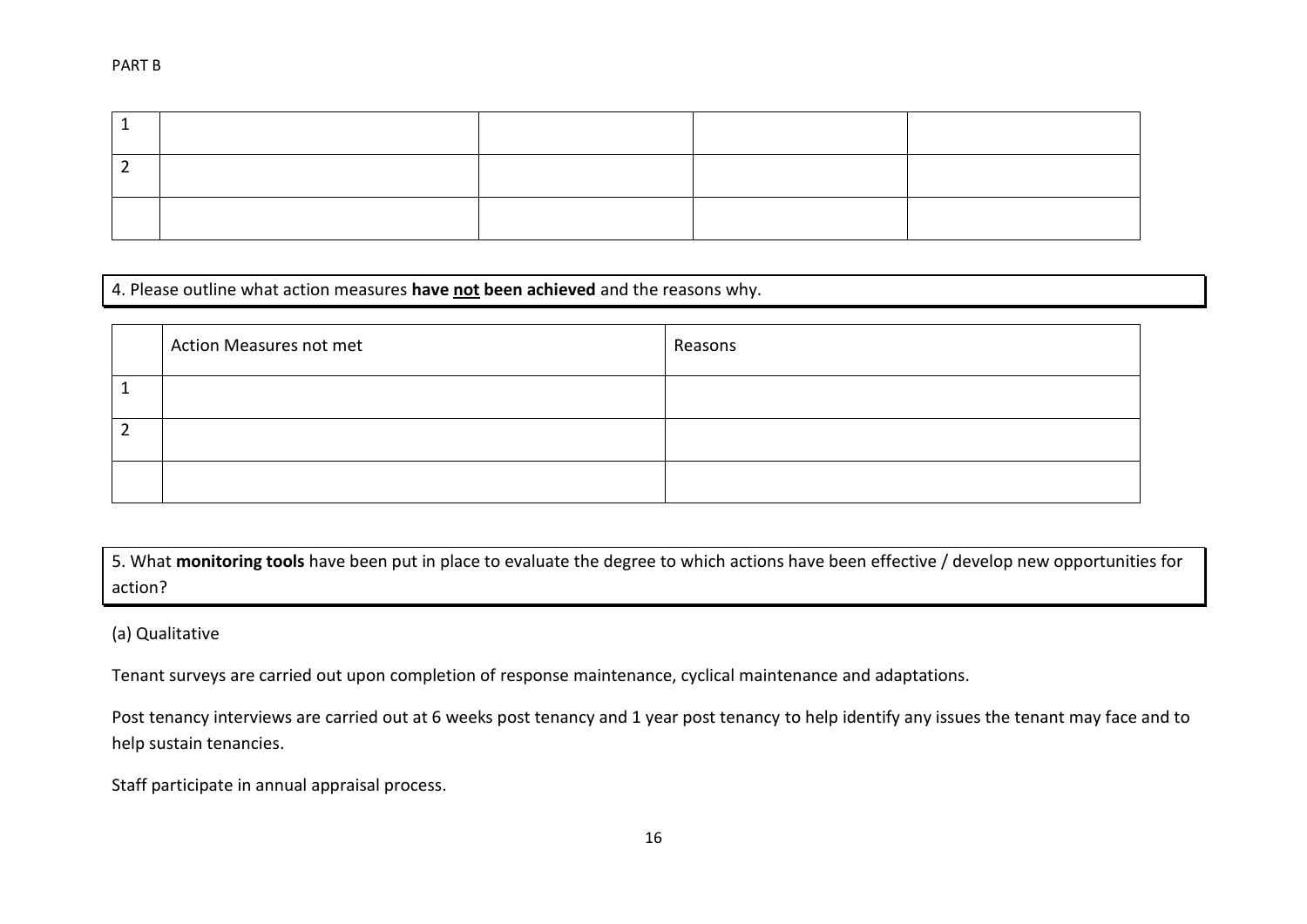### (b) Quantitative

WSCHA record all our allocations into a NICORE database, this information contains all required Section 75 information.

All statistics regarding ASB are recorded.

Mediation is encouraged and we are supported by a third party organisation in achieving the best possible outcome for all involved.

6. As a result of monitoring progress against actions has your organisation either:

- made any **revisions** to your plan during the reporting period or
- taken any **additional steps** to meet the disability duties which were **not outlined in your original** disability action plan / any other changes?

N/A

If yes please outline below:

|   | Revised/Additional Action Measures | Performance Indicator | Timescale |
|---|------------------------------------|-----------------------|-----------|
|   |                                    |                       |           |
|   |                                    |                       |           |
| 2 |                                    |                       |           |
| 4 |                                    |                       |           |
| 5 |                                    |                       |           |